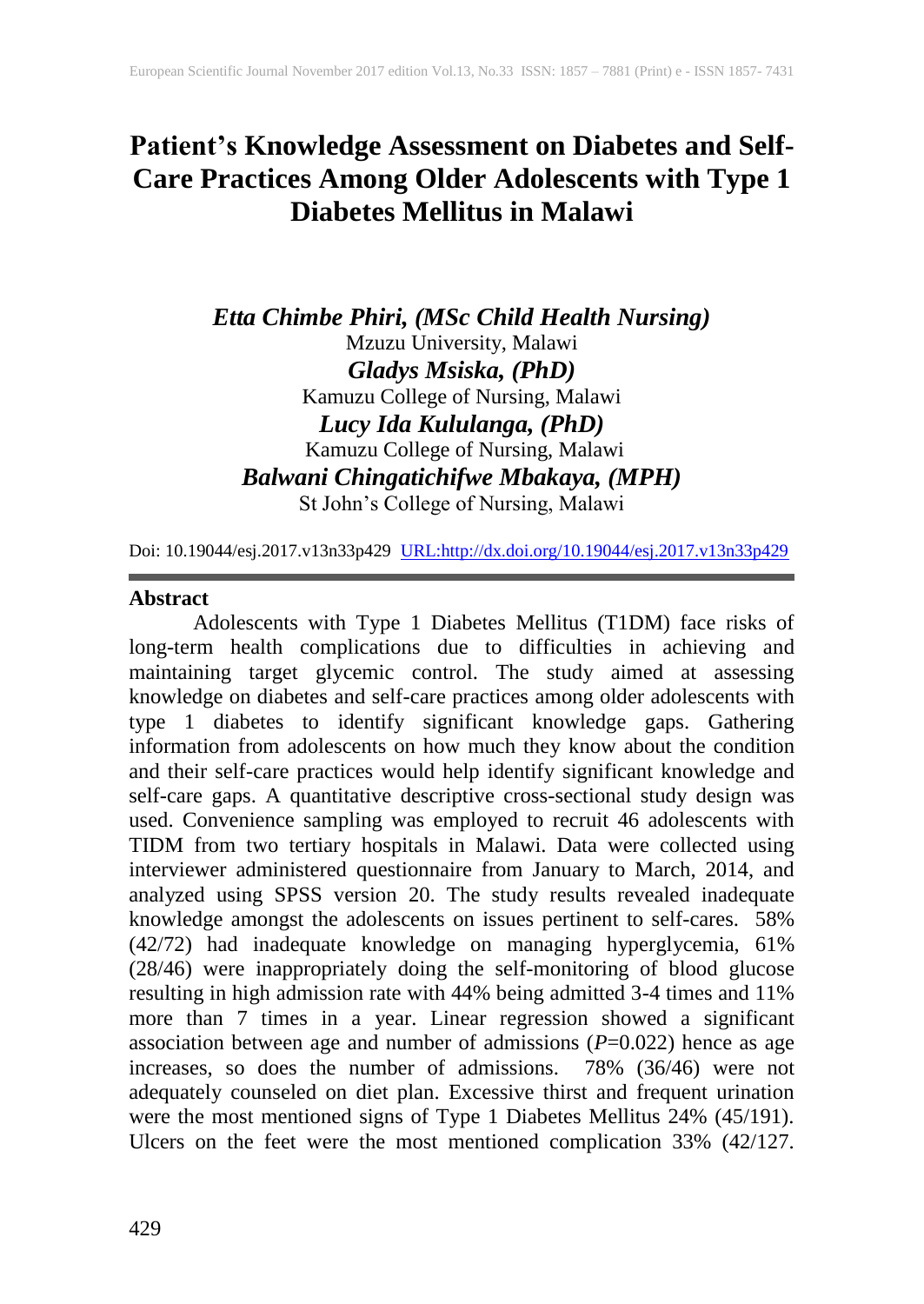Majority of the adolescents (70%, 32/46) knew why changing insulin injection site is important. The study identified a significant need to develop relevant health education materials on diabetes and self-care practices for adolescents within Malawi to help them manage the condition hence averting long term complications.

**Keywords**: Older adolescent, Type 1 Diabetes Mellitus, Self-care practices, Glucose monitoring

# **Introduction**

In 2011, there were 366 million people worldwide with diabetes, 183 million (50%) with diabetes undiagnosed and 4.6 million deaths with more than 80% of these deaths occurring in low and middle-income countries (WHO, 2013). It was estimated in 2010 that 37,500 children under 14 years of age in Africa had type 1 diabetes and 6,100 new cases will be diagnosed (Motala and Ramayira, 2010)

Comprehensive data on the magnitude of Type 1 diabetes mellitus among adolescents in Malawi is missing, though a good number of adolescents who form 24% of the population are being diagnosed with diabetes. It is difficult to estimate the prevalence and incidence of diabetes among children and adolescents in Malawi due to lack of data in many health facilities though it is put at around 15% of the adult population (Mtambalika, 2012).

The goals for the management of TIDM in adolescents are to prevent Diabetes Ketoacidosis (DKA), prevent severe hyperglycemia and hypoglycemia, maintain normal growth and development and prevent longterm diabetic complications (Hoffman, 2004). This is done by following selfcare practices which include regular exercise, taking recommended diet, proper intake of prescribed medications and blood glucose monitoring (Sigurdardottor, 2005).

While the care regimen is complex, patients with good diabetes selfcare knowledge and behaviors can attain excellent glycemic control (Delamater, 2006). For this to be done, patients need to have adequate knowledge on self-care practices despite the fact that literature concludes limited knowledge about diabetes among patients (Kiawi, et al., 2006). Mufunda, Wikby, Björn, and Hjelm (2012) state that with the everdecreasing health care resources especially in developing countries including Malawi, the need for self-care management becomes paramount. Gulabani, John and Isaac (2008) indicated that increasing patient knowledge regarding disease and its complications has significant benefits with regard to patient compliance to treatment and to decreasing complications associated with the disease. Adolescents with diabetes have been overlooked despite the unique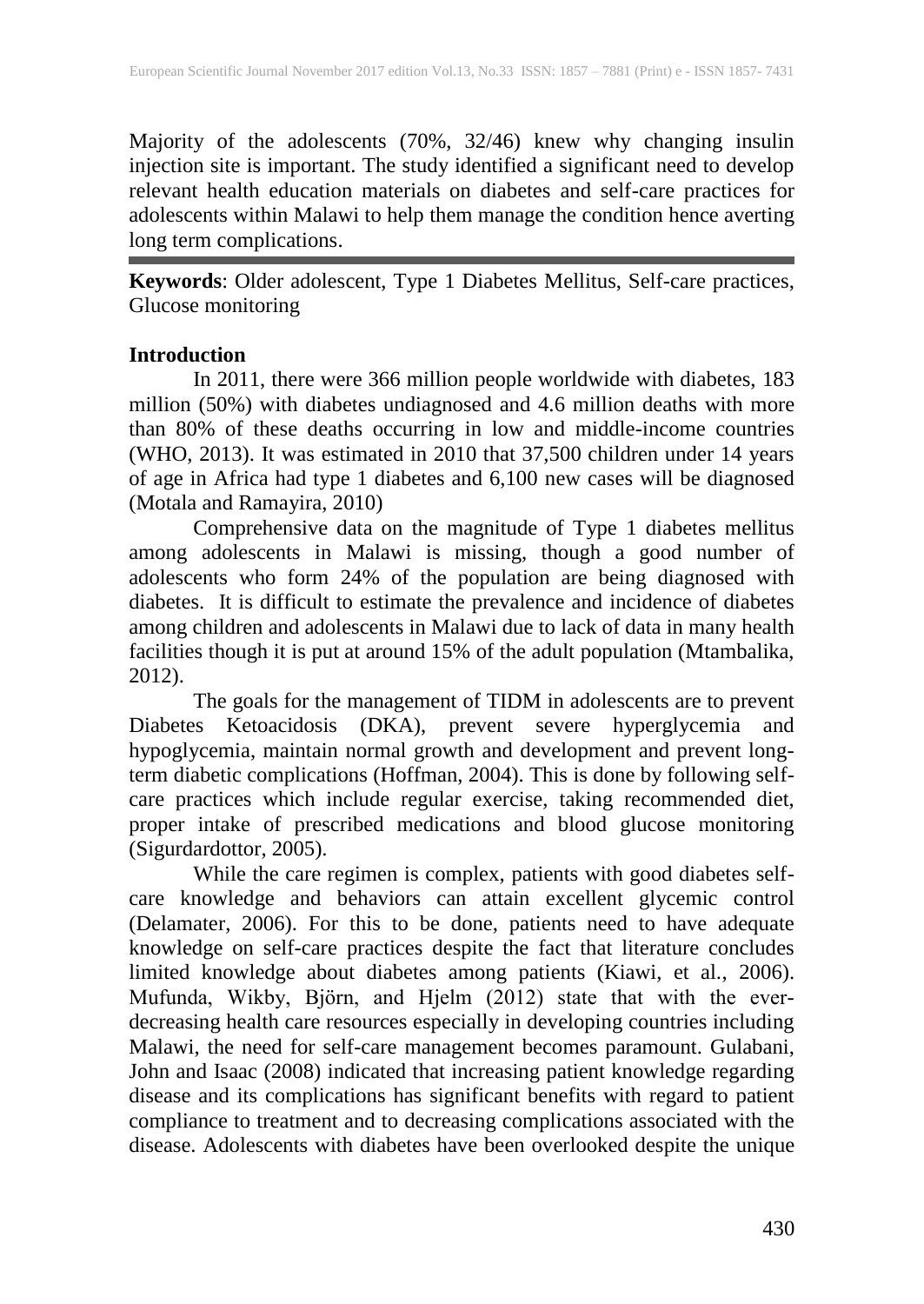challenges their care presents (Halvorson, Yasuda, Carpenter, and Kaiserman, 2005). The complex regimen like monitoring of blood glucose, insulin injections and dietary restraint becomes overwhelming and timeconsuming for them (Wysocki, Lochrie, Antal, and Buckloth, 2011). This is so, as during this stage, physical, mental and emotional developments coincide with their battle against a chronic disease (Adeyemi, Rascati, Lawson, and Strassels, 2012). They prefer to live a normal life like their friends affecting their compliance. In addition, incomplete knowledge and understanding of treatment regimens and premature shift in responsibility for management from parents to adolescents all affects practices in diabetes management (Borus and Laffel, 2010). This put them at a high risk of developing complications which include disorders like coronary artery disease, cerebrovascular and peripheral vascular disease, nephropathy, lower-extremity amputations, infection and ketoacidosis (Allen, et al., 2010). This study therefore, aimed at assessing knowledge on diabetes and self-care practices among older adolescents with type 1 diabetes in Malawi in order to identify significant knowledge gaps and plan make appropriate recommendations.

# **Methods**

The study employed a quantitative approach using descriptive crosssectional design and was conducted at two referral hospitals, Kamuzu Central Hospital in Lilongwe and Queen Elizabeth Central Hospital in Blantyre. The study population was drawn from adolescents with type 1 diabetes aged 15-19 years who came for follow up at the diabetic clinics. Convenient sampling was used to recruit 46 adolescents after the approval by College of Medicine Research and Ethics Committee (COMREC). For those 15-17 years, an assent form was filled by the participants and consent sort from the guardian or clinic clinician. Those 18-19 years, consent was given by the participants. The inclusion criteria were as follows; adolescents 15-19 years; with type 1 diabetes mellitus; diagnosed 6 months and above.

Data were collected using a questionnaire developed by the researcher based on the literature from the peer reviewed articles, adaptation of some questions from Michigan Diabetes Knowledge Test (MDKT), which is a validated tool from the Michigan Diabetes Research and Training Centre (Fitzgerald, Funnell, Anderson, Nwankwo, Stansfield, & Piatt, 2016) and practical issues identified at Queen Elizabeth Central Hospital (QECH) pediatric diabetes clinic. The questionnaire looked at general knowledge on diabetes, complications and self-care practices. Data were processed using SPSS version 20 with subsequent descriptive analysis. Where variables were suspected to relate, cross-tabulations were done and tests for significance of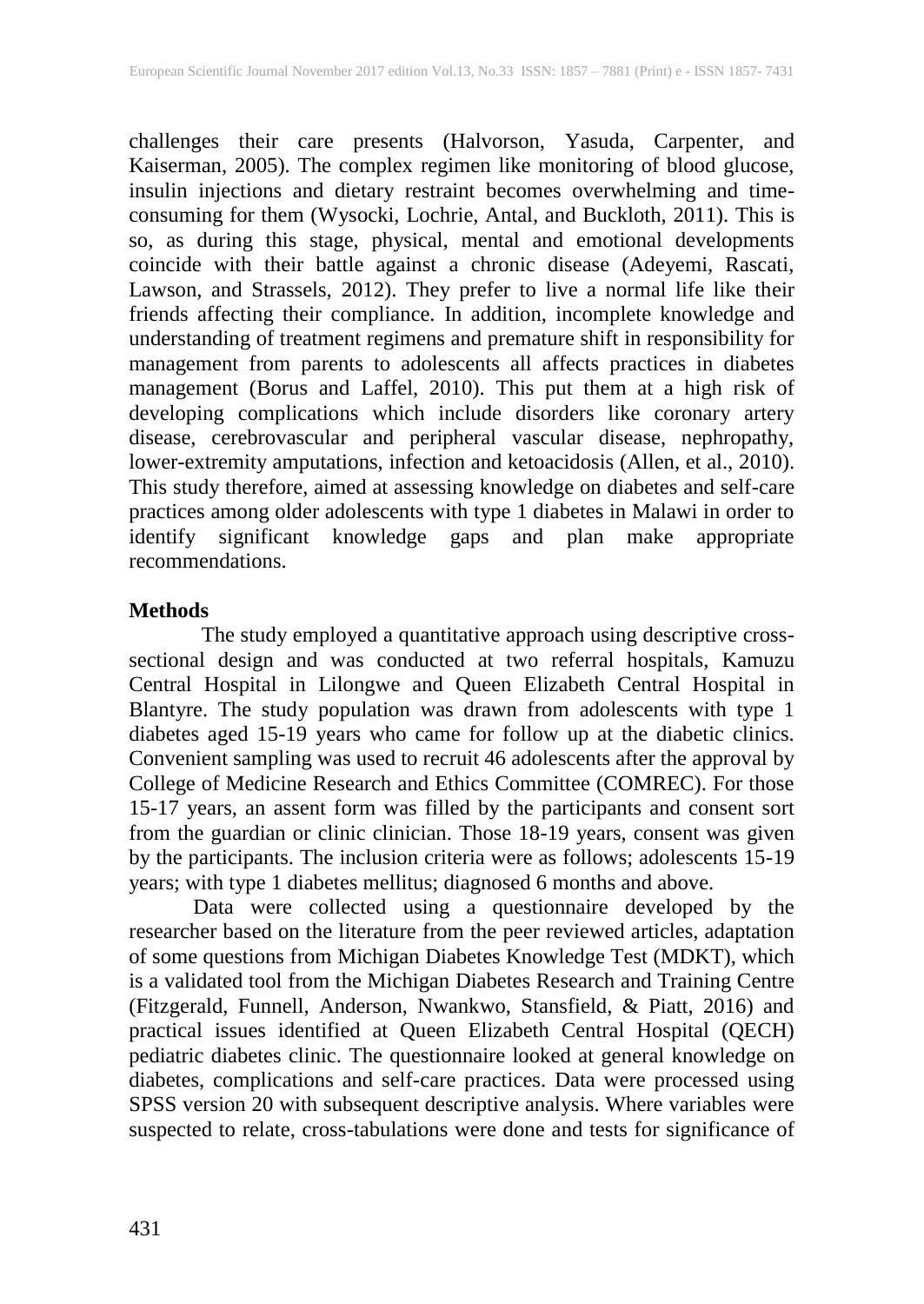the relationship were applied. Statistical analysis was performed at 5% significant level.

# **Results**

# **Demographic characteristics of participants**

Forty-six (46) adolescents participated in the study, 20 from Kamuzu Central Hospital (KCH) and 26 from QECH. Sixty-three percent (29/46) were males and 37% (17/46) were females and mean age of the participants in years was 17 (SD=1.365). In terms of education, 46% (21/46) of the participants were in secondary school, 35% (16/46) in primary school and only 20% (9/46) in college. The results showed a statistically significant difference  $(p < 0.05)$  in the sex of the participants, which might indicate that more males are affected with diabetes than females. The period of having the diabetes ranged from 6 months to 1year  $(15\%, 7/46)$ , 2 to 5 years  $(22\%,$ 10/46), 6 to 10 years (22%, 10/46) and more than 10 years (9%, 4/46).

# **Number of admissions and reasons for admission**

All participants (58%, 46/79) had previously been admitted due to hyperglycemia, 10% (8/79) due to hypoglycemia, 9% (7/79) due to abdominal pain and only 23% (18/79) were admitted due to other complications. Comparing the facilities, KCH had a few participants, 13% (6/46) being due to other complications than QECH who had double 26% (12/46). Twenty eight percent (13/46) of the participants had been admitted 1-2 times, 44% (20/46) 3-4 times, 17% (8/46) 5-6 times and 11% (5/46) 7 times and more. See figure 1 below. Linear regression was performed to model the effect of age on the number of admissions which yielded a significant effect  $(P=0.022)$ . This means that as age increases, so does the number of admissions. Further results showed no significant difference in the mean number of admissions between male and female participants ( $df =$ 38.105, *p*= 0.2983).



**Figure 1:** Bar graph indicating number of admissions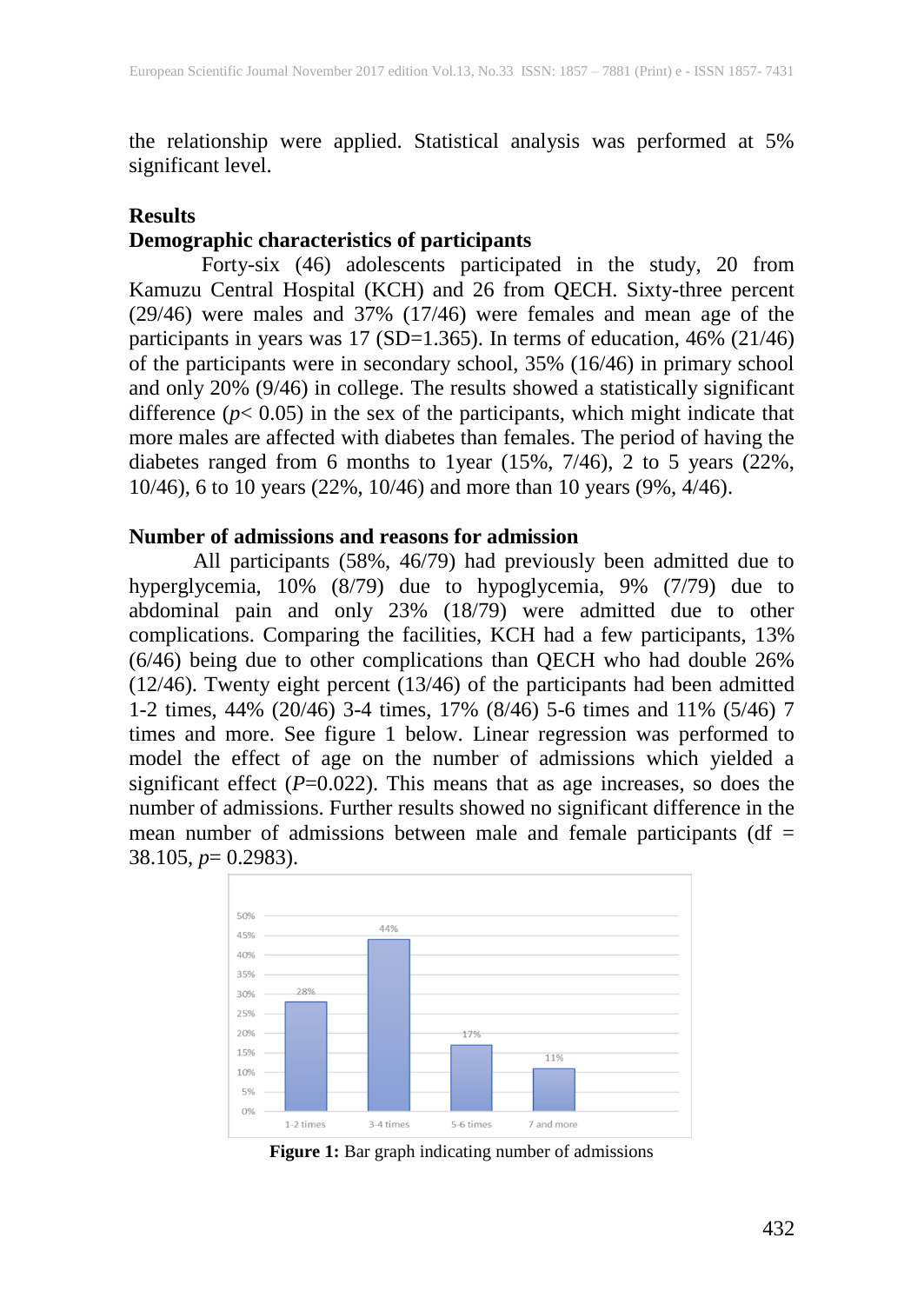# **Knowledge on diabetes mellitus: Causes, signs and complications of diabetes**

Sixty-three percent (29/46) knew the cause of diabetes whilst 37% (17/46) associated type 1 diabetes with eating a lot of sugar foods. On signs and symptoms excessive thirst and frequent urination were the commonest signs mentioned (45/191) and on complications, ulcers on the feet was the commonest complication mentioned by 33% (42/127), eye damage 30% (38/127), neuropathy 14% (18/127) and least was abdominal pain (9%, 12/127). This showed participants had good knowledge on the complications of diabetes. Only 22% (10/46) participants at QECH reported being assessed for diabetes complications during clinic follow up visits and none at KCH. There was a significant relationship on education and knowledge on diabetes (*p*=0.02), those doing tertiary education had better knowledge than those in primary school. See table 1 below.

|                             | ັ                  | ╯▴<br><b>Responses</b> |         |
|-----------------------------|--------------------|------------------------|---------|
|                             | <b>Description</b> | $\overline{N}$         | Percent |
| Signs of type 1<br>diabetes | Excessive thirst   | 45                     | 24      |
|                             | Feeling tired/weak | 34                     | 18      |
|                             | Frequent urination | 45                     | 24      |
|                             | Loss of weight     | 32                     | 17      |
|                             | Excessive hunger   | 35                     | 18      |
|                             | Total              | 191                    | 100     |
| <b>Complications of</b>     | Abdominal pain     | 12                     | 9       |
| diabetes                    | Eye damage         | 38                     | 30      |
|                             | Ulcers on the feet | 42                     | 33      |
|                             | Kidney damage      | 17                     | 13      |
|                             | Nerve damage       | 18                     | 14      |
|                             | Total              | 127                    | 100     |

**Table 1:** Signs and complications of type 1 diabetes mellitus

**Causes, signs, symptoms and management of hyperglycaemia and hypoglycaemia** 

On causes of hyperglycemia, most participants 29% (34/119) mentioned injecting too little insulin as the cause, forgetting to inject insulin was mentioned by 20% (24/119), not following diet plan by 21% (25/119), little physical exercise by 19% (23/119) and being ill by 11% (13/119). On hypoglycemia, 23% (25/111) named too much physical activity as the cause, injecting too much insulin by 20% (22/111) and skipping meals by 16% (18/111)

Frequent urination was the commonest sign of hyperglycemia mentioned 25% (33/133) and feeling hungry was the commonest sign mentioned for hypoglycemia by 28% (28/101). Forty-eight percent (48%,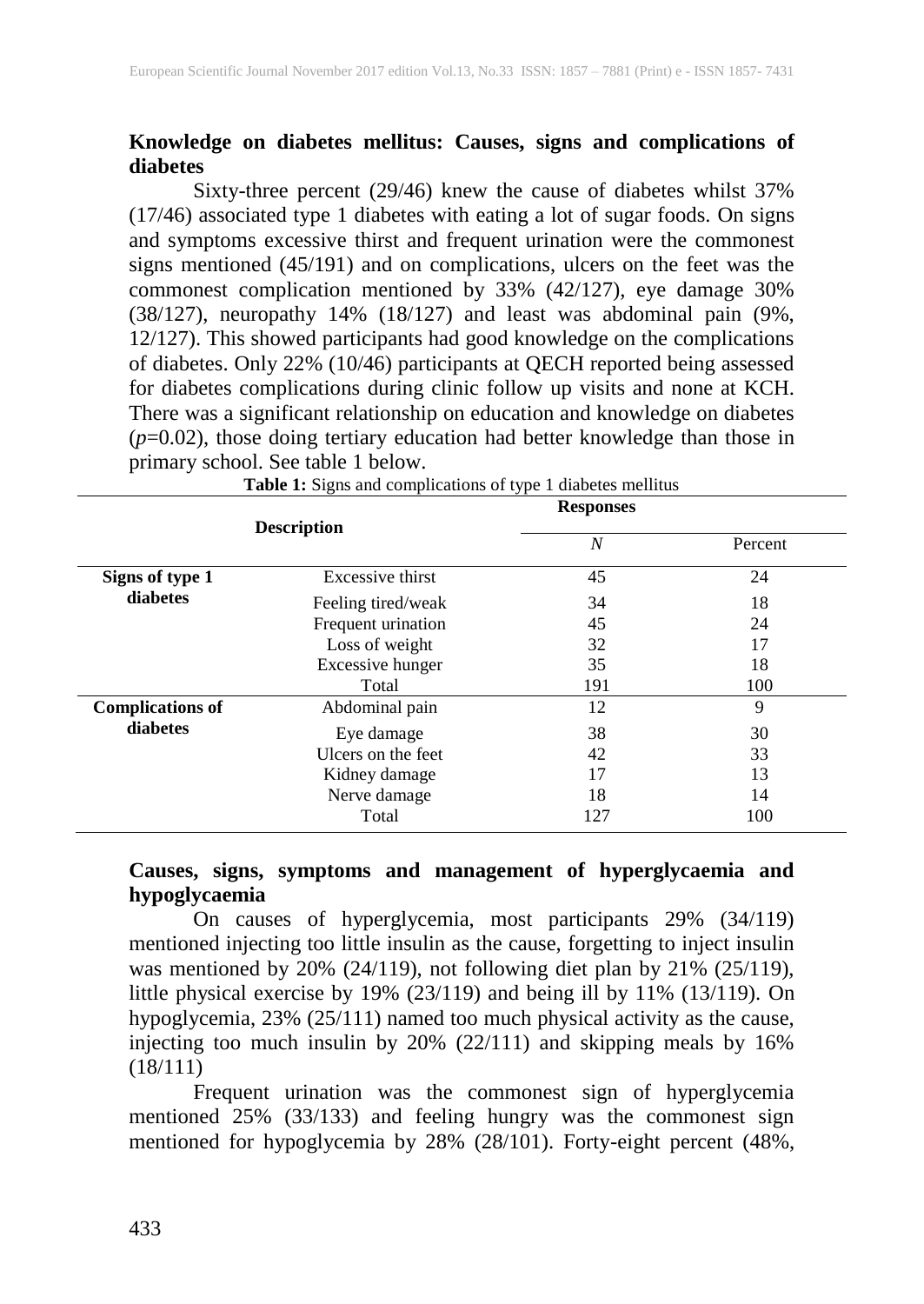22/46) of the adolescents indicated difficulties in differentiating the signs and symptoms of hyperglycemia from hypoglycemia. Pearson chi-square test showed a significant relationship on effect of education on isolating signs and symptoms of hyperglycemia and hypoglycemia (*p*=0.03). There was no significant relationship between the type of facility and knowledge on identifying the signs and symptoms of hyperglycemia and hypoglycemia (*p*=0.80).

Despite the participants being familiar with the signs and symptoms of hyperglycemia, the results show that they were not conversant with the management. On managing hypoglycemia, eating sweets was mentioned by 61% (46/75), 17% (13/75) mentioned drinking a half cup of squash or sugar solution. On hyperglycemia management, only 6% (4/72) injected another dose of insulin and 58% (42/72) went to hospital without doing anything at home.



**Figure 2**: Signs of hyperglycemia and hypoglycemia

#### **Insulin administration and storage**

Majority 64% (39/61) of the participants were injecting themselves the inulin. The thigh was the commonest injection site (32%, 46/143), abdomen 29% (42/143) and least was the buttock 13% (18/143). Seventy percent (32/46) knew the importance of changing insulin injection site but only a few (26%, 12/46) were actually rotating the injection site with 22% (10/46) using mostly two sites for fear of pain. There was a significant statistical relationship between insulin administration and type of facility  $(p=0.02)$  and age  $(p=0.01)$ . Those at QECH were more knowledgeable on insulin administration than those at KCH.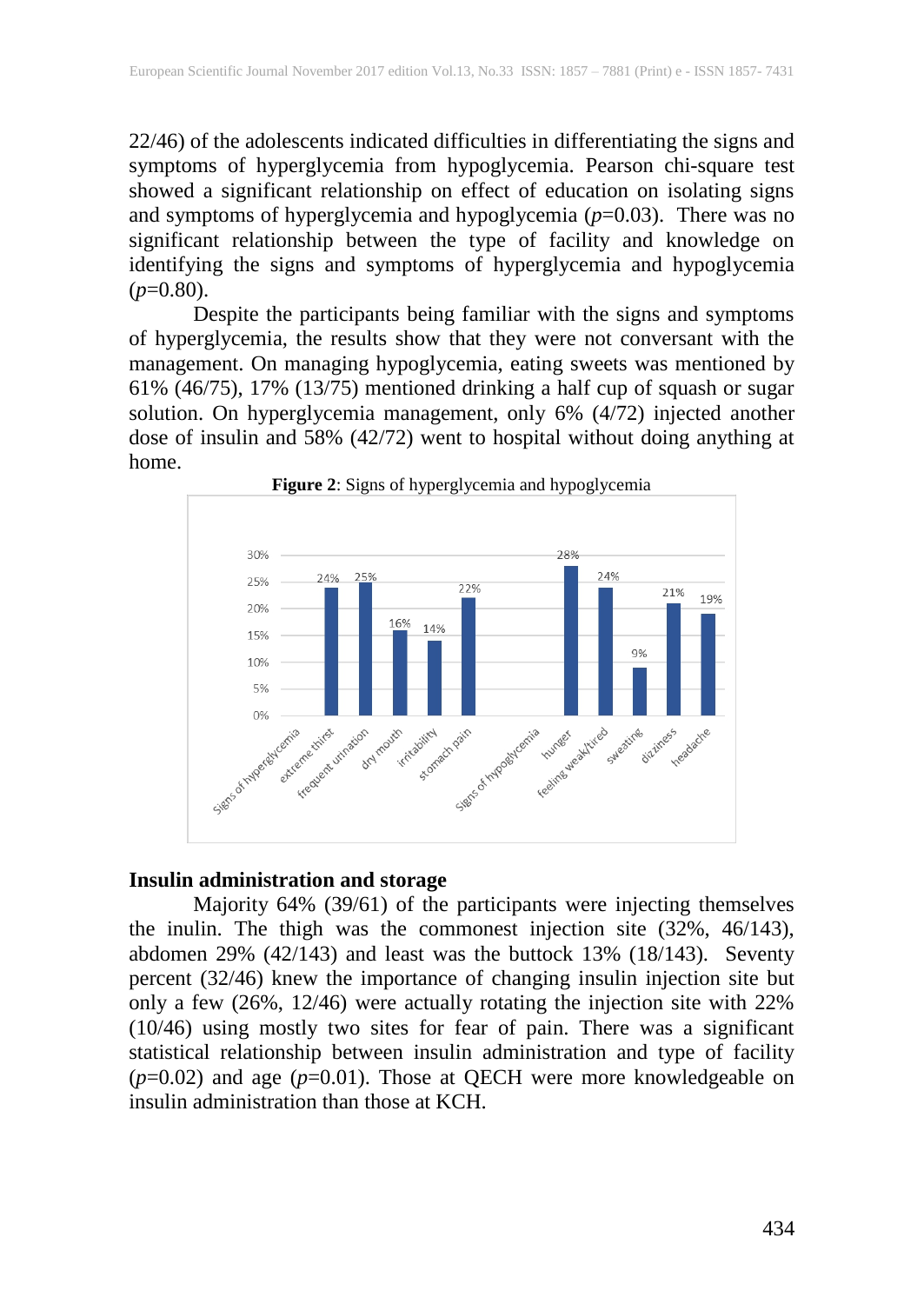|                         |                       | <b>Responses</b> |         |  |
|-------------------------|-----------------------|------------------|---------|--|
| <b>Description</b>      |                       | $\boldsymbol{N}$ | Percent |  |
|                         | Myself                | 39               | 64      |  |
| Who injects the insulin | Parents               | 11               | 18      |  |
| at home                 | <b>Brother/Sister</b> | 11               | 18      |  |
|                         | Total                 | 61               | 100     |  |
| Areas of injecting      | <b>Buttock</b>        | 18               | 13      |  |
| insulin                 | Thigh                 | 46               | 32      |  |
|                         | Abdomen               | 42               | 29      |  |
|                         | Arm                   | 37               | 26      |  |
|                         | Total                 | 143              | 100     |  |

**Table 2**: Knowledge on insulin injection

Clay pot was the commonest storage site for insulin by 52% (24/46), 41% (19/46) used refrigerators and 7% (3/46) stored their insulin in a cupboard. For those who used the clay pot, 58% (14/24) reported not being sure if they were doing it right and those who used refrigerators, major challenge was the frequent interrupted power. All participants recognized the importance of putting on shoes at all times and 57% (26/46) for checking the feet daily for cuts and sores though none did the daily check.

#### **Monitoring blood glucose**

Eighty-seven participants (40/46) recognized the need for monitoring blood glucose at home. Sixty-one (28/46) monitored blood glucose using symptoms of high and low blood sugar levels, 15% (7/46) were not doing any monitoring and 20% (9/46) used blood glucose machine (glucometer). See figure 3 below.



**Figure 3:** Methods of monitoring blood glucose levels at home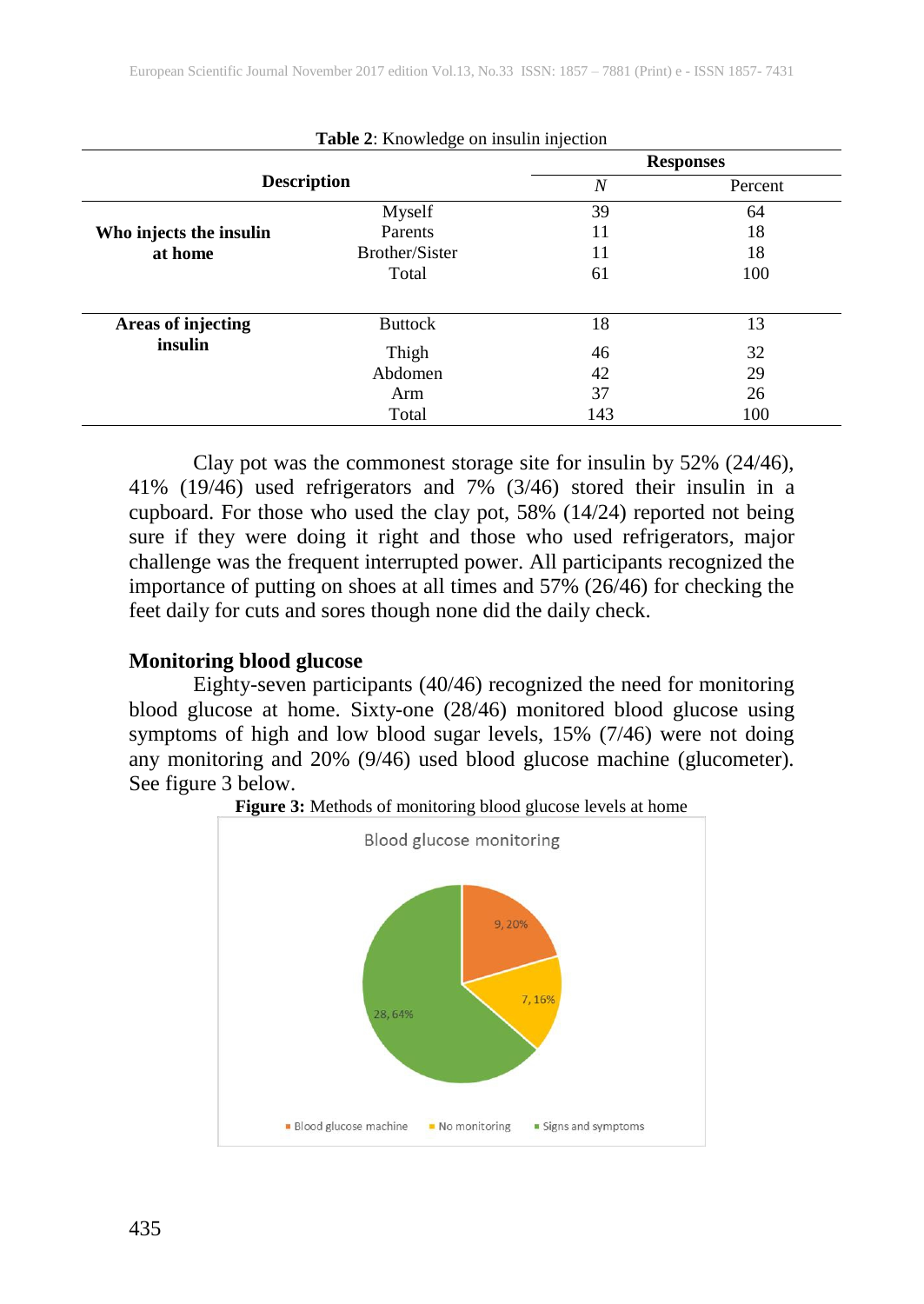#### **Diet**

52% (24/46) did not recognize the need for diet in glycemic control to manage the diabetes. Seventy eight percent (36/46) were not adequately counseled on diet plan resulting in 65% (30/46) mentioning failure to manage the diet as a challenge. It was difficult for them to prepare balanced diet considering the amount, frequency and type of food they are allowed to eat to control the blood glucose levels.

# **Support**

On support, psychological support was least provided by family members (11%, 13/121) and health care providers 9% (11/119). 52% (11/21) also got psychological support from friends. See table 3**.**

|                                                 |                             | Source of                                       | <b>Responses</b> |         |
|-------------------------------------------------|-----------------------------|-------------------------------------------------|------------------|---------|
|                                                 | <b>Support</b>              | Type of support                                 | N                | Percent |
| <b>Support from</b><br>family                   |                             | Managing hyper/hypoglycemia                     |                  | 30      |
|                                                 |                             | Administering insulin & monitoring sugar levels | 35               | 29      |
|                                                 |                             | Financial support                               | 37               | 31      |
|                                                 |                             | Psychological support                           | 13               | 11      |
|                                                 |                             | Total                                           | 121              | 100     |
| <b>Support from</b>                             | Treatment adherence         |                                                 | 10               | 48      |
| friends                                         |                             | Psychological support                           | 11               | 52      |
|                                                 |                             | Total                                           | 21               | 100     |
| <b>Support from</b><br>health care<br>providers | Identify hyper/hypoglycemia |                                                 | 31               | 26      |
|                                                 |                             | Managing hyper/hypoglycemia                     | 31               | 26      |
|                                                 |                             | Administering insulin                           |                  | 19      |
|                                                 |                             | Monitoring sugar levels                         | 24               | 20      |
|                                                 |                             | Psychological support                           | 11               | 9       |
|                                                 |                             | Total                                           | 119              | 100     |

# **Table 3:** Support for managing diabetes

#### **Discussion**

The study findings show that all participants knew the management of hypoglycemia at home and eating sweets was commonly mentioned. The good knowledge on management and easy availability and affordability of sweets could have influenced the participants' fewer admissions due to hypoglycemia 10% (8/79). About 58% (42/72) of the participants reported going to hospital when they felt their blood glucose level was high indicating the lack of knowledge in managing hyperglycemia at home. The adolescent patients need adequate information to manage their diabetes at home. In addition, the results showed that about  $48\%$  (22/46) of the participants had problems in clearly differentiating if what they were feeling were the signs of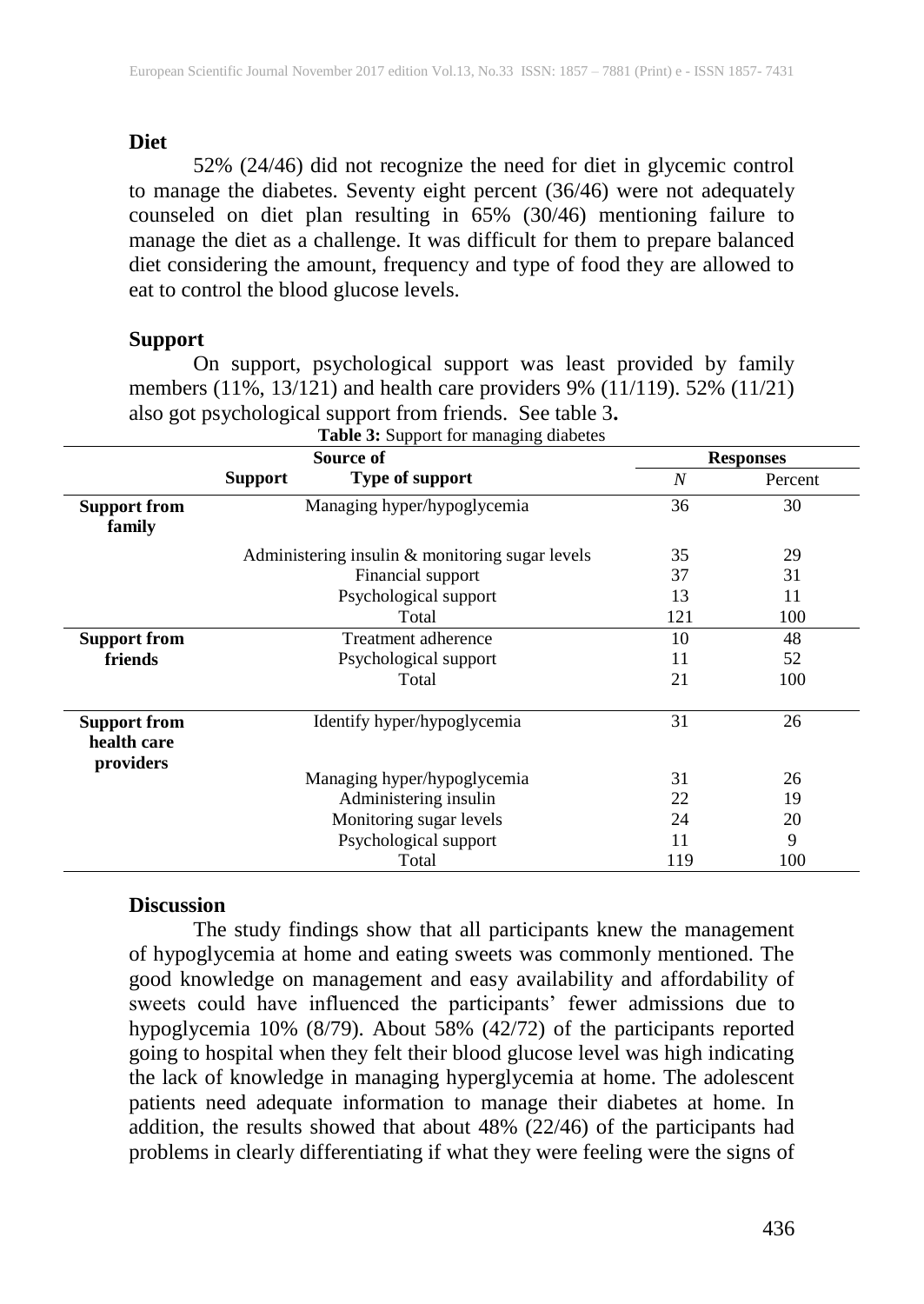hyperglycemia or hypoglycemia. These findings agree with those in a study done by Chingatichifwe, Dodge, Chideme-Munodawafa, Mwale, & Bvumbwe (2014), in which it was found that clients suffering from diabetes at Mzuzu Central Hospital in Malawi, displayed less knowledge regarding the definition, healthy lifestyle and complications of diabetes. Although identifying a symptom for hyperglycemia or hypoglycemia can be deemed easy owing to the fact that they feel them whenever fluctuation of their blood glucose level occurs, it might be difficult and they need to develop the skill to achieve this. Hence, the integrated support is then needed. Focus group discussions, visit to schools and multidisciplinary management at health facility level may help the adolescent patients to achieve the required skills to identify and manage hyperglycemia. In addition, the results showed a significant relationship between age and number of admissions *P=0.022.* Peer pressure, gaining independence mostly associated with adolescent period can be a result of the high number of admissions with age. A qualitative study by Carroll, Downs and Marrero (2007) revealed that selfglucose monitoring was viewed by many of the teens as the most inconvenient, disruptive, and least favorite aspect of having diabetes. Some stated social discomfort in testing in front of friends. Parents in all groups noted that as their children hit adolescence, it became more difficult to control their children's blood glucose monitoring. Their study aimed at learning from adolescents with diabetes and their parents whether mobile monitoring technology could help to reduce hassles associated with testing, improve compliance, and ease adolescent-parent conflict about testing behavior. This clearly shows how difficult it is to manage a chronic illness amongst adolescents hence requiring more support.

The failure to recognize the need of diet in controlling and maintaining blood glucose by 52% (24/46) of the participants could have contributed to consumption of non-recommended meals. 65% (30/46) of the participants mentioned failure to manage the diet plan as a challenge they face in managing the diabetes. This together with the insufficient diet counseling could have resulted in diet incompliance contributing to the high number of admissions due to hyperglycemia, 58% (46/79). In addition, the high number of admissions with 44% (20/46) being admitted 3-4 times in a year. Dietary recommendations for type 1 diabetes advocate consumption of a healthy diet and maintenance of a balance between carbohydrate intake and insulin levels to achieve near-normal blood glucose levels (Bantle, et al., 2008). Abioye-Kuteyi, Ojofeitimi, Ijadumola and Fasanu (2005) in their study concluded that in settings where dieticians are scarce, physicians managing diabetic patients must be skilled in the dietary management of the condition and show commitment to it. Since in Malawi physicians only make up a smaller percentage of health care providers, an average of one physician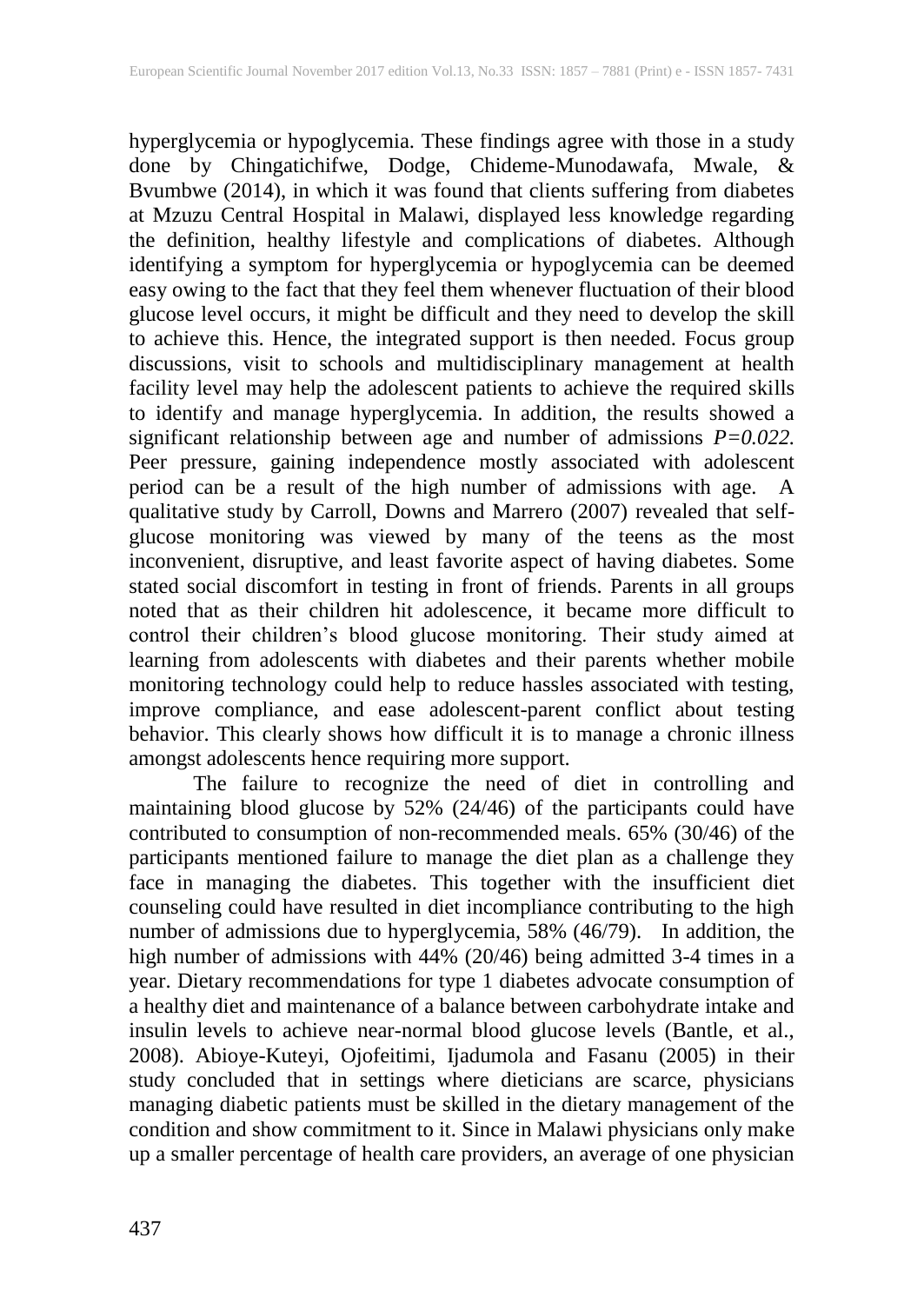for every 50,000 persons, most health education services being provided by nurses which have a nurse-patient ratio of 36.8 nurses per 100,000 populations (WHO, 2011; Hoffman, et al., 2012). This means nurses need to have necessary skills in counselling patients with diabetes.

The insufficient knowledge on diet plan amongst the participants could also affect adherence with diet recommendations. Literature has shown that despite the availability of effective therapies, adolescents with type 1 diabetes demonstrate poorer adherence to treatment regimens compared with other pediatric age groups (Borus and Laffel, 2012). This was also found in a cross-sectional study by Nansel, et al. (2012) where participants aged 8 to18 years demonstrated low adherence to dietary guidelines. All this shows how difficult it is for the adolescents to follow the diet plan and with no adequate information on meal planning it can only make the situation worse. Therefore, development of teaching aids to act as reference material when managing the condition at home is needed.

Findings indicated that 61% (28/46) of the adolescents relied on signs and symptoms of hyperglycemia and hypoglycemia to monitor blood glucose levels creating room for error. Clarke and Foster (2012) showed that for accurate results, electrochemical glucose meter systems (glucometers) are recommended for monitoring blood glucose and was only used by 20% (9/46) of the participants. Poverty could be one factor causing this challenge as most families could not afford them. The study results are similar to the study done in Urmia, Iran where they found that only two percent of the participants had weekly self-monitoring and financial barrier played an important role (Yekta, 2011). Self-monitoring of blood glucose is a cornerstone of diabetes care that can ensure patient participation in achieving and maintaining specific glycemic targets (Shrivastava, Shrivastava and Ramasamy, 2008). Ahola (2012) add that it provides information about current glycemic status, allowing for assessment of therapy response and guiding adjustments in diet, exercise and medication in order to achieve optimal glycemic control.

Sixty-four percent (39/61) of the participants were injecting themselves the insulin the thigh being the commonest site by 32% (46/143). Only 22% (10/46) reported using only two sites for insulin injection for fear of pain. These findings are in agreement to the study by Patton, Eder, Schwab and Sisson (2010), where fear of pain was the reason mentioned for using one injection site by 22% (10/46) of the participants. Rotating injection site is necessary to prevent skin damage that can affect absorption. Alemzadeh, Loppnow, Parton and Kirby (2003) agrees that lipohypertrophy caused by injecting insulin on the same area has been linked to poorer glycemic control and may reduce absorption by as much as 25%. For this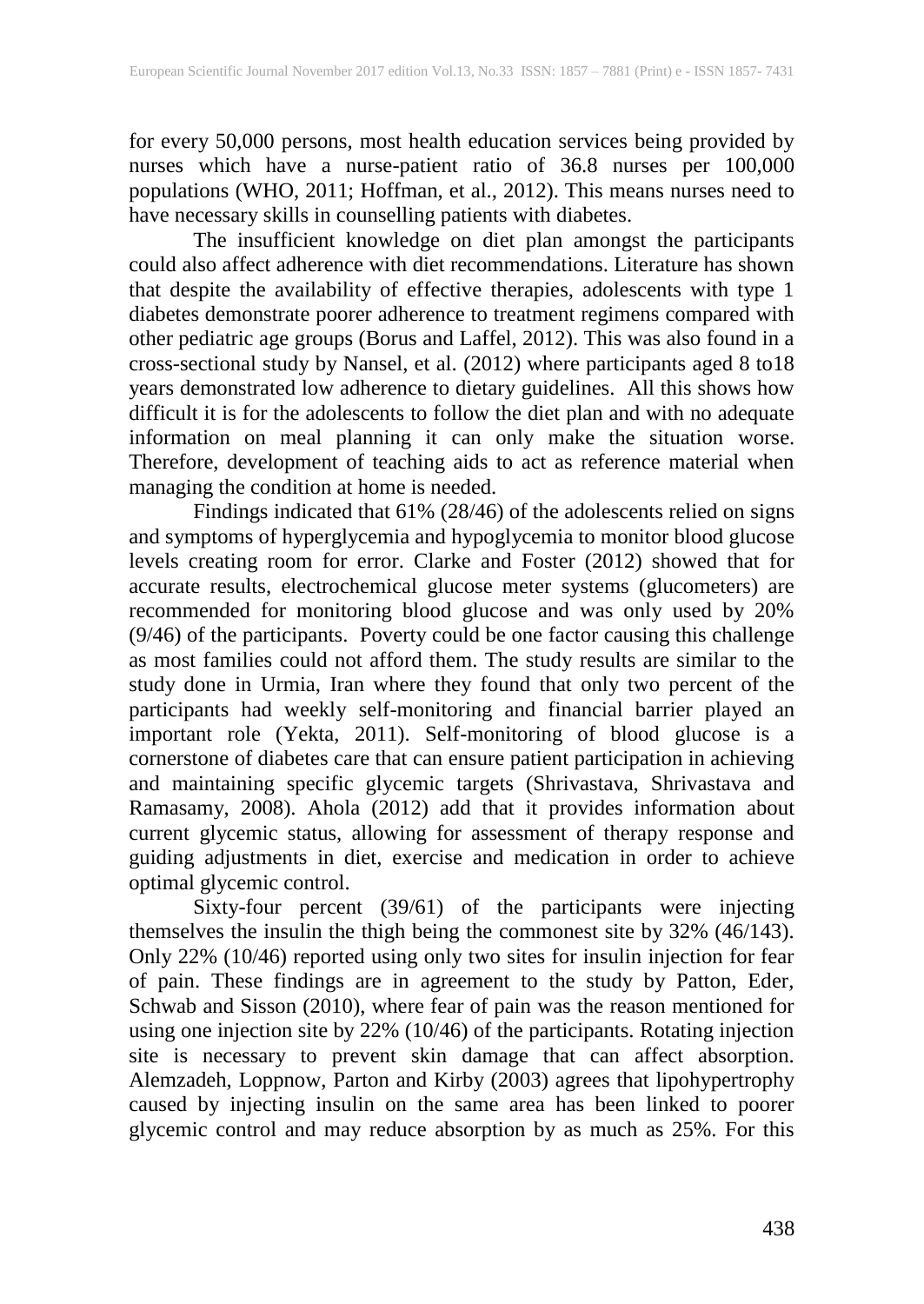reason, regular assessment on injection sites and counseling regarding adequate site rotation should be emphasized at each clinic visit.

On storage of insulin, 7% (3/46) were storing insulin in a cupboard and 41% (19/46) used refrigerators and frequent power interruptions was a challenge. This can have an effect on the biological activity of the insulin, especially for those storing it in cupboards affecting its potency as in normal cases, insulin has to be stored in temperatures between  $2^{\circ}$ C to  $8^{\circ}$ C. The clay pot becomes the best insulin storage for most patients. Thus, health care providers need to be taught on how to prepare the clay pot and understand how it works, for them to teach the patients properly to ensure insulin potency is maintained.

In patients with type 1, diabetes foot complications are the strongest predictor for mortality (Cusick, et al. 2005). Only 57% (26/46) of the participants knew the importance of checking the feet daily for sores and cuts. In 2008 Rasli and Zacharin study assessing foot problems in children and adolescents with diabetes mellitus found that 68.8% of the participants had modifiable skin and nail disorders and 31.2% muscoskeletal disorders. After giving their parents oral and written advice, there was a significant reduction of the disorders at follow up visits. This clearly shows how important the health education talks given to the patients and their families on selfcare are. For the adolescents to manage the diabetes and have good glycemic control, they need support. Psychological support has been identified to directly affect performance of diabetes self-care behaviors and indirectly affects their glycemic control (Osborn & Egede, 2010). About 48% (10/21) of the participants received treatment adherence support from friends and 52% (11/21) psychological support from friends. This shows that friends play a crucial role in diabetes management during the adolescent period that can affect care positively or negatively. Bearman and La Greca (2002) reported that peer influence has a positive impact on behaviors such as increased blood sugar monitoring and dietary adherence. But literature review by Borus and Laffel (2010) found some studies showed no impact of peer influence on adherence. Considering the negative and positive impact peers have interventions need to in-cooperate peers into the adolescent patient care system.

Eleven percent (13/121) of the participants received psychological support from family members. The inadequate psychological support from family could be from lack of knowledge by family members to provide the necessary support. Marshall, Carter and Rose (2006) highlighted that sometimes it becomes difficult for parents to offer necessary support to these adolescents with diabetes because they do not understand the type of support they require or how to behave in a supportive way. To deal with this, the best way would start with understanding the developmental stage at which these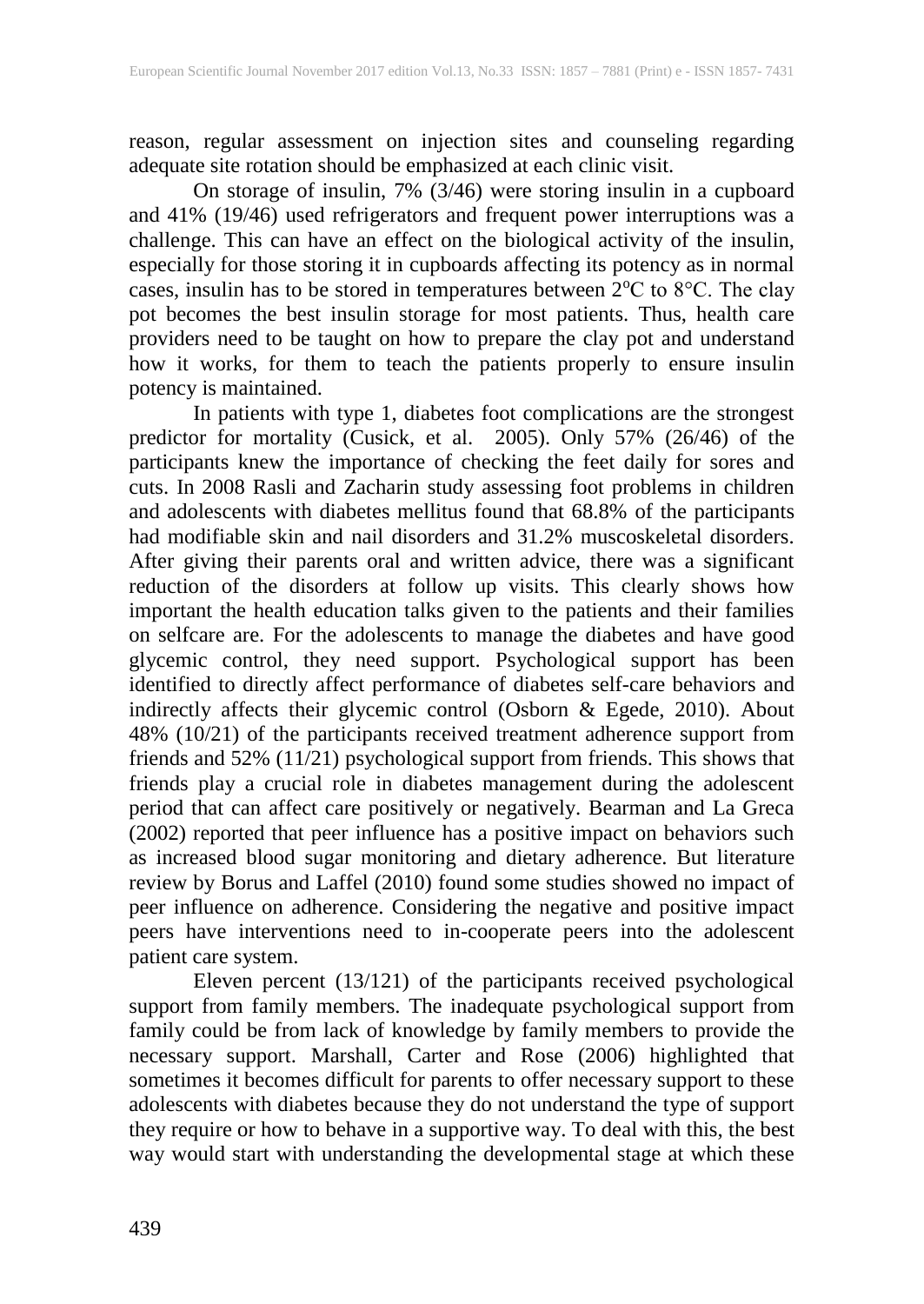patients are. Adolescent stage is a period when they are discovering themselves and trying to be independent hence may come in conflict with managing the condition. During this stage, they usually prefer to live a normal life like their friends affecting their compliance to treatment (Dashiff, McCaleb and Cull, 2006). In the study by Palmer, et al. (2008) they insisted that for best metabolic control and prevention of developing complications, parental responsibility should be maintained despite factors like puberty as the child grows and becomes independent. Wolpert and Anderson (2001) however identified this stage as a window of opportunity for the clinician to shape the behavior that will help to determine the future health of young adults with diabetes. Therefore, this developmental stage does not only offer challenges but also opportunities to emphasize self-care practices.

# **Study Limitations**

This study used a cross-sectional design. As such, it was difficult to establish the cause and effect. (causal factors). Furthermore, the study was conducted at QECH and KCH and involved the use of a small sample which limits generalization of study findings. However, the findings are significant and provide the whole valuable insight into issues affecting adolescents with diabetes in Malawi.

# **Conclusion**

The findings of this study are consistent with research conducted in various countries in the Middle East, Asia and east Africa identifying limited knowledge among adolescents on diabetes and self-care practices. The current study identified inadequate knowledge on diabetes complications, management of hyperglycaemia, inappropriate self-monitoring of blood glucose, challenges in differentiating signs and symptoms of hyperglycaemia from hypoglycaemia and provision of too little psychological support neglecting the emotional needs of these adolescents.

Thus, education should be a continuous process to achieve targeted behavior change that leads to improved health status. There is need to develop education materials on diabetes and self-care practices targeting adolescent patients.

# **References:**

- 1. Adeyemi, A. O., Rascati, K. L., Lawson, K. A., & Strassels, S. A. (2012). Adherence to oral antidiabetic medications in the pediatric population with type 2 diabetes: a retrospective database analysis. *Clinical Therapeutics. 34*(3), 712–719.
- 2. [Abioye-Kuteyi, E. A.](http://www.ncbi.nlm.nih.gov/pubmed?term=Abioye-Kuteyi%20EA%5BAuthor%5D&cauthor=true&cauthor_uid=15832645), [Ojofeitimi, E. O.](http://www.ncbi.nlm.nih.gov/pubmed?term=Ojofeitimi%20EO%5BAuthor%5D&cauthor=true&cauthor_uid=15832645), [Ijadunola, K. T.](http://www.ncbi.nlm.nih.gov/pubmed?term=Ijadunola%20KT%5BAuthor%5D&cauthor=true&cauthor_uid=15832645) & [Fasanu,](http://www.ncbi.nlm.nih.gov/pubmed?term=Fasanu%20AO%5BAuthor%5D&cauthor=true&cauthor_uid=15832645) [A., O.](http://www.ncbi.nlm.nih.gov/pubmed?term=Fasanu%20AO%5BAuthor%5D&cauthor=true&cauthor_uid=15832645) (2005). Assessment of dietary knowledge, practices and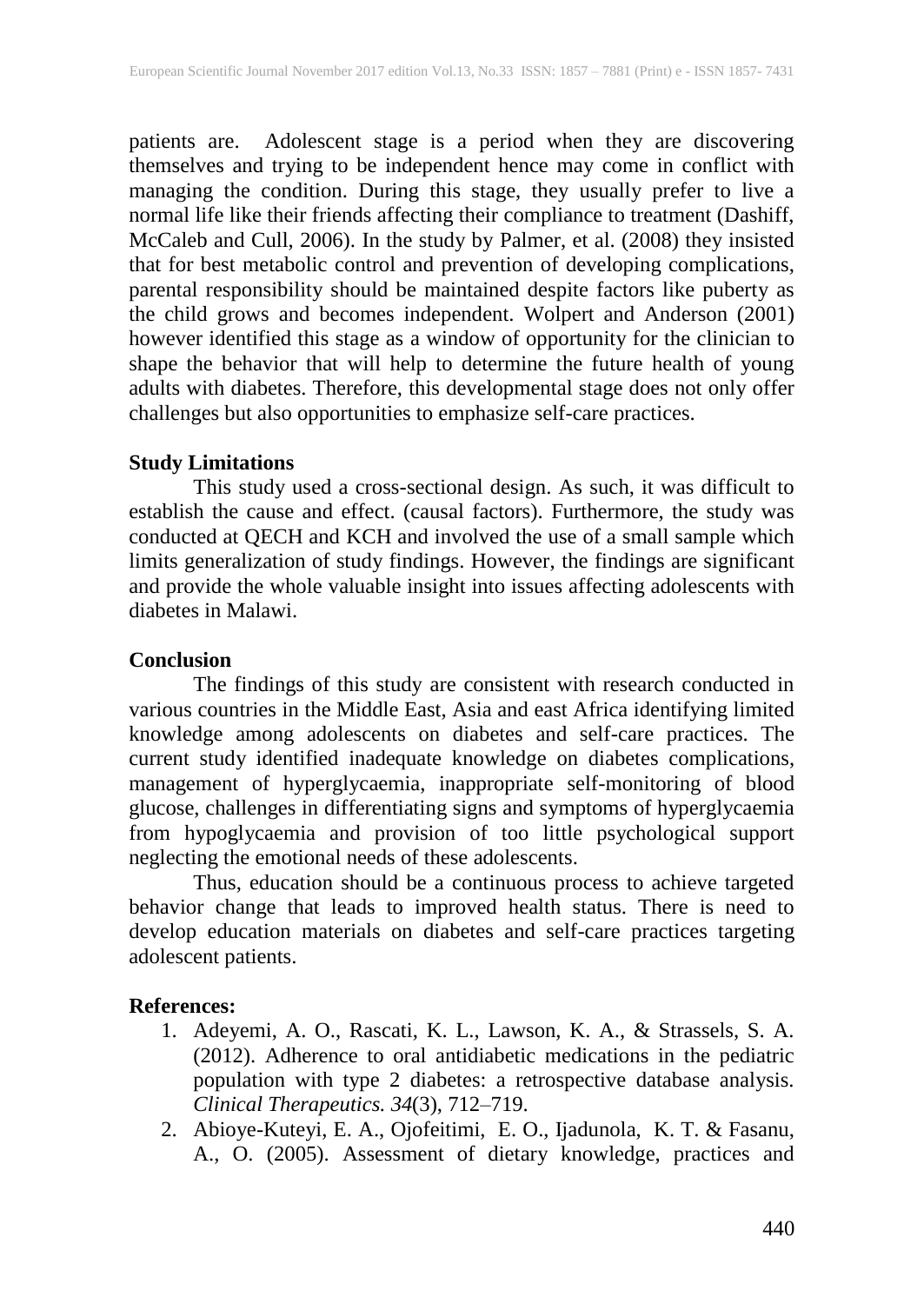control in type 2 diabetes in a Nigerian teaching hospital. [Nigerian](http://www.ncbi.nlm.nih.gov/pubmed/15832645) [Journal of Medicine.](http://www.ncbi.nlm.nih.gov/pubmed/15832645) *14*(1),58-64.

- *3.* Ahola, A. (2012, April 13). *Psychological determinants and self care in patients with type 1 diabetes* (Doctoral Thesis). University of Helsinki. Retrieved from https://helda.helsinki.fi/handle/10138/29792
- 4. Allen, D. A., Cohen, D., Robling, M. R., Hood, K., Atwell, C. L. A. & Lane, C. et al. (2010). *The transition from paediatric to adult diabetes services: what works, for whom and in what circumstances?* Retrieved from the settlement of the settlement of the settlement of the settlement of the settlement of the set http://www.netscc.ac.uk/hsdr/files/project/SDO\_FR\_08-1504 107\_V01.pdf
- 5. Amer, S. S. S. (2005). *Assessment of self–care practices among diabetic children in Jeddah city* (Masters Thesis). King Saud University. Retrieved from http://repository.ksu.edu.sa/jspui/handle/123456789/8843
- 6. Alemzadeh, R., Loppnow, C., Parton, E. & Kirby, M. (2003). Glucose sensor evaluation of glycemic instability in pediatric type 1 diabetes mellitus. *Diabetes Technology Therapy. 5*(2), 167-73
- 7. [Bantle, J. P.](http://www.ncbi.nlm.nih.gov/pubmed?term=Bantle%20JP%5BAuthor%5D&cauthor=true&cauthor_uid=18165339), [Wylie-Rosett, J.](http://www.ncbi.nlm.nih.gov/pubmed?term=Wylie-Rosett%20J%5BAuthor%5D&cauthor=true&cauthor_uid=18165339), [Albright, A. L.](http://www.ncbi.nlm.nih.gov/pubmed?term=Albright%20AL%5BAuthor%5D&cauthor=true&cauthor_uid=18165339), [Apovian, C. M.](http://www.ncbi.nlm.nih.gov/pubmed?term=Apovian%20CM%5BAuthor%5D&cauthor=true&cauthor_uid=18165339), [Clark,](http://www.ncbi.nlm.nih.gov/pubmed?term=Clark%20NG%5BAuthor%5D&cauthor=true&cauthor_uid=18165339) [N. G.](http://www.ncbi.nlm.nih.gov/pubmed?term=Clark%20NG%5BAuthor%5D&cauthor=true&cauthor_uid=18165339) & [Franz, M. J.](http://www.ncbi.nlm.nih.gov/pubmed?term=Franz%20MJ%5BAuthor%5D&cauthor=true&cauthor_uid=18165339) et al.
- 8. (2008). Nutrition recommendations and interventions for diabetes: a position statement of the American Diabetes Association. [Diabetes](http://www.ncbi.nlm.nih.gov/pubmed/18165339) [Care.](http://www.ncbi.nlm.nih.gov/pubmed/18165339) S61-78. doi: 10.2337/dc08-S061.
- 9. Bearman, K.J. & La Greca, A.M. (2002). Assessing friend support of adolescents' diabetes care: the diabetes social support questionnairefriends version. *Journal of Pediatric Psychology*. *27*(5), 417-428.
- 10. Borus, J.S. & Laffel, L. (2010). Adherence challenges in the management of type 1 diabetes
- 11. in adolescents: prevention and intervention. *Current Opinion on Pediatrics*. *22*(4), 405–411.
- 12. [Buckloh, L.M.](http://www.ncbi.nlm.nih.gov/pubmed?term=Buckloh%20LM%5BAuthor%5D&cauthor=true&cauthor_uid=18509210), [Lochrie,](http://www.ncbi.nlm.nih.gov/pubmed?term=Lochrie%20AS%5BAuthor%5D&cauthor=true&cauthor_uid=18509210) A.S., [Antal, H.](http://www.ncbi.nlm.nih.gov/pubmed?term=Antal%20H%5BAuthor%5D&cauthor=true&cauthor_uid=18509210), [Milkes, A.](http://www.ncbi.nlm.nih.gov/pubmed?term=Milkes%20A%5BAuthor%5D&cauthor=true&cauthor_uid=18509210), [Canas, J.A.](http://www.ncbi.nlm.nih.gov/pubmed?term=Canas%20JA%5BAuthor%5D&cauthor=true&cauthor_uid=18509210) & [Hutchinson, S.](http://www.ncbi.nlm.nih.gov/pubmed?term=Hutchinson%20S%5BAuthor%5D&cauthor=true&cauthor_uid=18509210) et al.
- 13. (2008). Diabetes complications in youth: qualitative analysis of parents' perspectives of family learning and knowledge*.* [Diabetes](http://www.ncbi.nlm.nih.gov/pubmed/18509210) [Care.](http://www.ncbi.nlm.nih.gov/pubmed/18509210) *31*(8),1516-1520. Doi:10.2337/dc07-2349.
- 14. Chingatichifwe, B., Dodge, E., Chideme-Munodawafa, A., Mwale, C., & Bvumbwe, T.
- 15. (2014). Exploration of adoption of health lifestyle for secondary prevention of non - communicable diseases (Stroke, Diabetes and Hypertension) among clients at Mzuzu Central Hospital, Malawi. *European Scientific Journal.* 10(12), ISSN: 1857 – 7881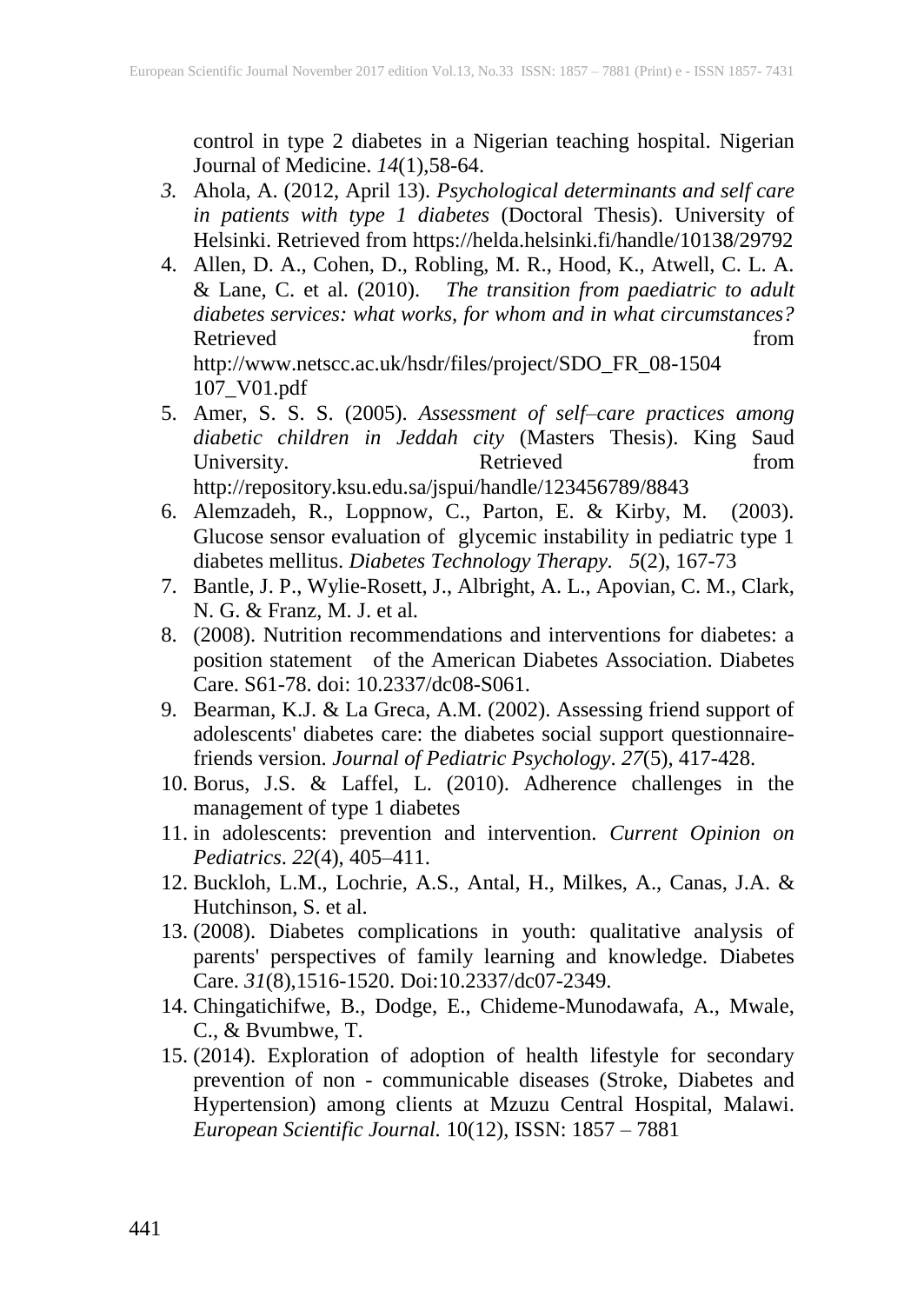- 16. Carroll, A., E., Downs, S., M. & Marrero, D., G. (2007). What adolescents with type I diabetes and their parents want from testing technology. *Computers, Informatics, Nursing.* 25(1), 23–29
- 17. Clarke, S., F & Foster, J., R. (2012). A history of blood glucose meters and their role in self-monitoring of diabetes mellitus. *British Journal of Biomedical Science*. *69*(2), 83-93.
- 18. Cusick, M., Meleth, A.,D., Agron, E., Fisher, M.R., Reed, G.F. & Knatterud, G.L. et al.
- 19. (2005). Associations of mortality and diabetes complications in patients with type 1 and type 2 diabetes. *Diabetes Care*. 28(3), 617- 25.
- 20. Delamater, A. M., 2006. Improving patient adherence. *Clinical Diabetes; 24*(2),71-77 Doi: 10.2337/diaclin.24.2.71.
- 21. Fitzgerald, J.T., Funnell, M.M., Anderson, R.M., Nwankwo, R., Stansfield, R.B., & Piatt, G.A.
- 22. (2016). Validation of the Revised Brief Diabetes Knowledge Test (DKT2). The Diabetes Educator. 2016;42(2):178-187. The Diabetes Educator. doi:10.1177/0145721715624968.
- 23. [Gulabani,](http://www.ncbi.nlm.nih.gov/pubmed/?term=Gulabani%20M%5Bauth%5D) [M., John,](http://www.ncbi.nlm.nih.gov/pubmed/?term=John%20M%5Bauth%5D) M. & [Isaac,](http://www.ncbi.nlm.nih.gov/pubmed/?term=Isaac%20R%5Bauth%5D) R. (2008). Knowledge of diabetes, its treatment and complications amongst diabetic patients in a tertiary care hospital. *Indian Journal of Community Medicine*. *33*(3), 204– 206. Doi: [10.4103/0970-0218.42068.](http://dx.doi.org/10.4103%2F0970-0218.42068)
- 24. Hoffman, M., Mofolo, I., Salima, C., Hoffman, I., Zadrozny, S. & Martinson, F. et al. (2012). Utilization of family members to provide hospital care in Malawi: The role of hospital guardian. *Malawi Medical Journal. 24*(4), 74-78.
- 25. Hoffman, R., P. (2004). Practical management of type 1 diabetes mellitus in adolescent patients: challenges and goals. [Treatments in](http://www.ncbi.nlm.nih.gov/pubmed/15743111)  [Endocrinology.](http://www.ncbi.nlm.nih.gov/pubmed/15743111) 3(1), 27-39.
- 26. Halvorson, M., Yasuda, P., Carpenter, S. & Kaiserman, K. (2005). Unique challenges for pediatric patients with diabetes. *Diabetes Spectrum 18*(3), 167-173.
- 27. Kiawi, E., Edwards, R., Shu, J., Unwin N., Kamedjeu, R. & Mbanya, J. (2006). Health beliefs, perceptions, knowledge and practices relative to diabetes and its major risk factors among urban residents in Cameroon: a qualitative survey. *Ethnicityand disease. 16*(2), 503- 509.
- 28. Marshal, M., Carter, B. & Rose, K. (2006). Adolescents living with diabetes: Self-care and parental relationships. *Journal of Diabetes Nursing*. *10*(1), 342-346
- *29.* Motala, A. & Ramaiya, K. (Eds.). (2010). *Diabetes leadership forum Africa 2010: Diabetes the hidden pandemic and its impact on Sub-*